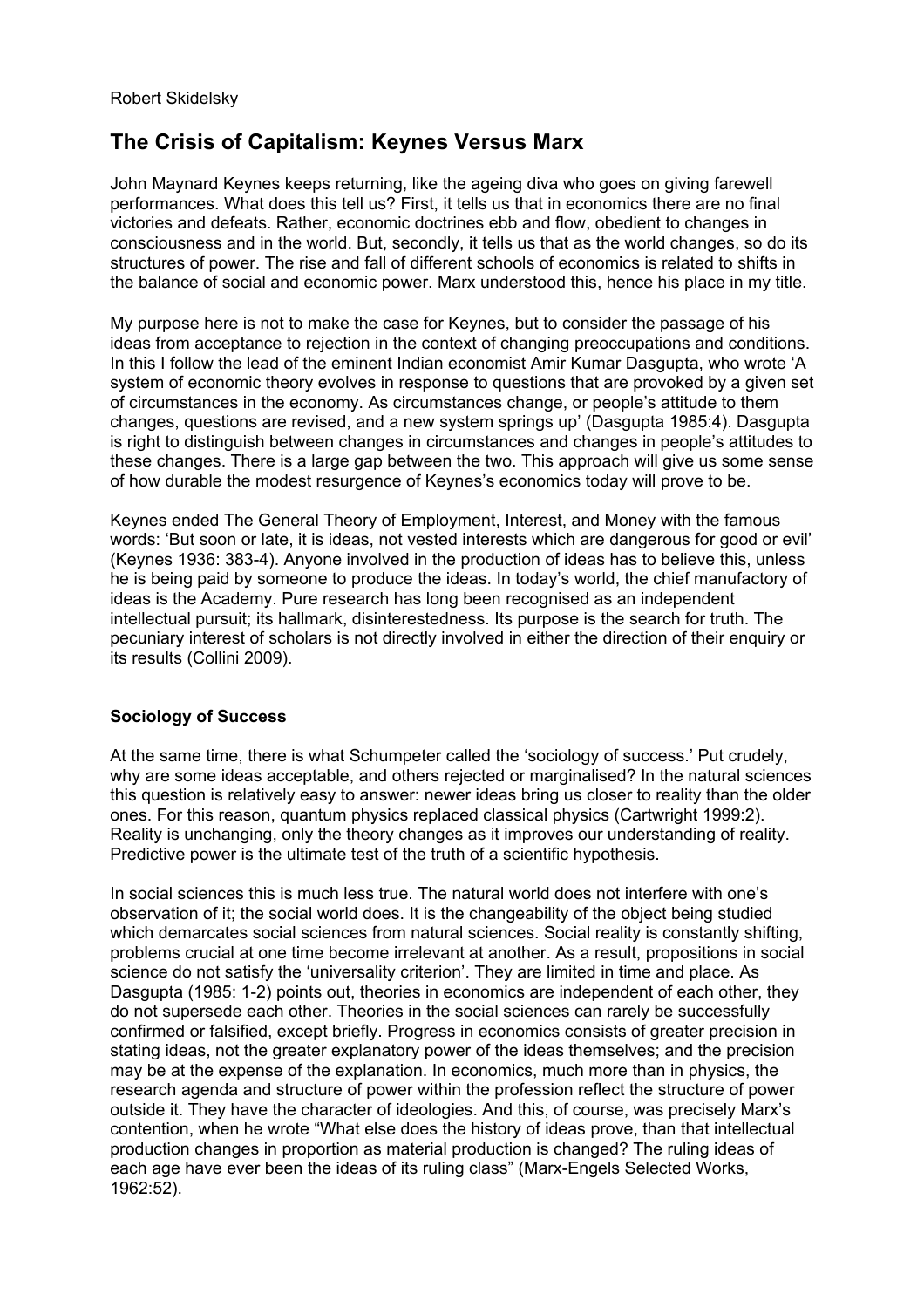#### **Power & Ideas**

The relationship between power and ideas is not a simple base-superstructure one. Ideas are not at the mercy of events in any straightforward way. The disciplines which produce theories exhibit stability through time, in their concepts, techniques, and language. That is why paradigm shifts are rare. It is true that disciplines turn to new topics. But there is no need to relate all new topics to changes in the world. Theorists might simply get bored with the old topics, feeling that debate about them has reached a dead end. Change of topic is also connected with generational change within a discipline. It is nearer to our theme to say that ideas change when the facts change. (Keynes is supposed to have said, but probably didn't - 'When the facts change, I change my mind. What do you do, sir?'). Up to a point this must be true. But it presupposes a direct relationship between ideas and reality which is plainly false. Facts can be interpreted in different ways. He who controls the interpretation controls the ideas. This brings us to the question of power.

Adapting Steven Lukes (1974), one may think of ideas as a form of 'soft power', which structures our debates about reality. Alternatively, and more comprehensively, they may be seen as shaping our consciousness –the way we interpret our world. But just because ideas are produced in institutions, we cannot ignore questions about the hard power behind the soft power. Who finances the institutions from which ideas spring? Who finances the dissemination of ideas in popular form –media, think tanks? What are the incentives facing the producers, disseminators, and popularisers of ideas even in a society in which discussion is 'free'? In short, what is the agenda of business? It is reasonable to see business as the hard power behind the soft power of ideas, not because the business community speaks with one voice, or because there are not other centres of hard power (e.g. government) but because it is the main source of the money without which the intellectual estate would wither and die.

Ideas are thus an independent source of authority. Practical men –politicians, businessmen, civil servants –are consumers, not producers, of ideas. This gives the producers of ideas considerable latitude vis-à-vis their users. The vested interests are in no position –even were they capable of it - to dictate the precise form of the intellectual defence offered for their preferences. Thus the economist's justification of the free market is likely to be both more general and also more circumscribed than that offered by the business class. For example, economists have almost always opposed protectionism and monopoly. Ideas are thus capable of making self-interest seem more enlightened.

Assertion of the independence of ideas is a necessary modification of crude Marxism, which I dare say Marx himself would have accepted. Nevertheless, in the Marxist scheme, the intellectual class, like the state, attains only 'relative autonomy'; and ideas rarely overturn the perception or promotion of self-interest, however much they may modify its expression. Practical men like nothing better than to have their prejudices dressed up in scientific language. Ultimately the ideas in power serve the interests of the class in power; under capitalism, this is the capitalist class.

## **Ricardian Foundations**

Keynes strongly believed in the autonomy of ideas; he saw his own mission as being to correct 'intellectual error'. On 1 January 1935, he wrote to Bernard Shaw "To understand my state of mind you have to know that I believe myself to be writing a book on economic theory, which will largely revolutionise…the way the world thinks about economic problems…In particular, the Ricardian foundations of Marxism will be knocked away" (Skidelsky 2003: 528).

What did he mean by knocking away the 'Ricardian foundations of Marxism?' Ricardian economics was famously 'an inquiry into the laws which determine the division of the produce of industry among the classes who concur in its formation'. The force of these laws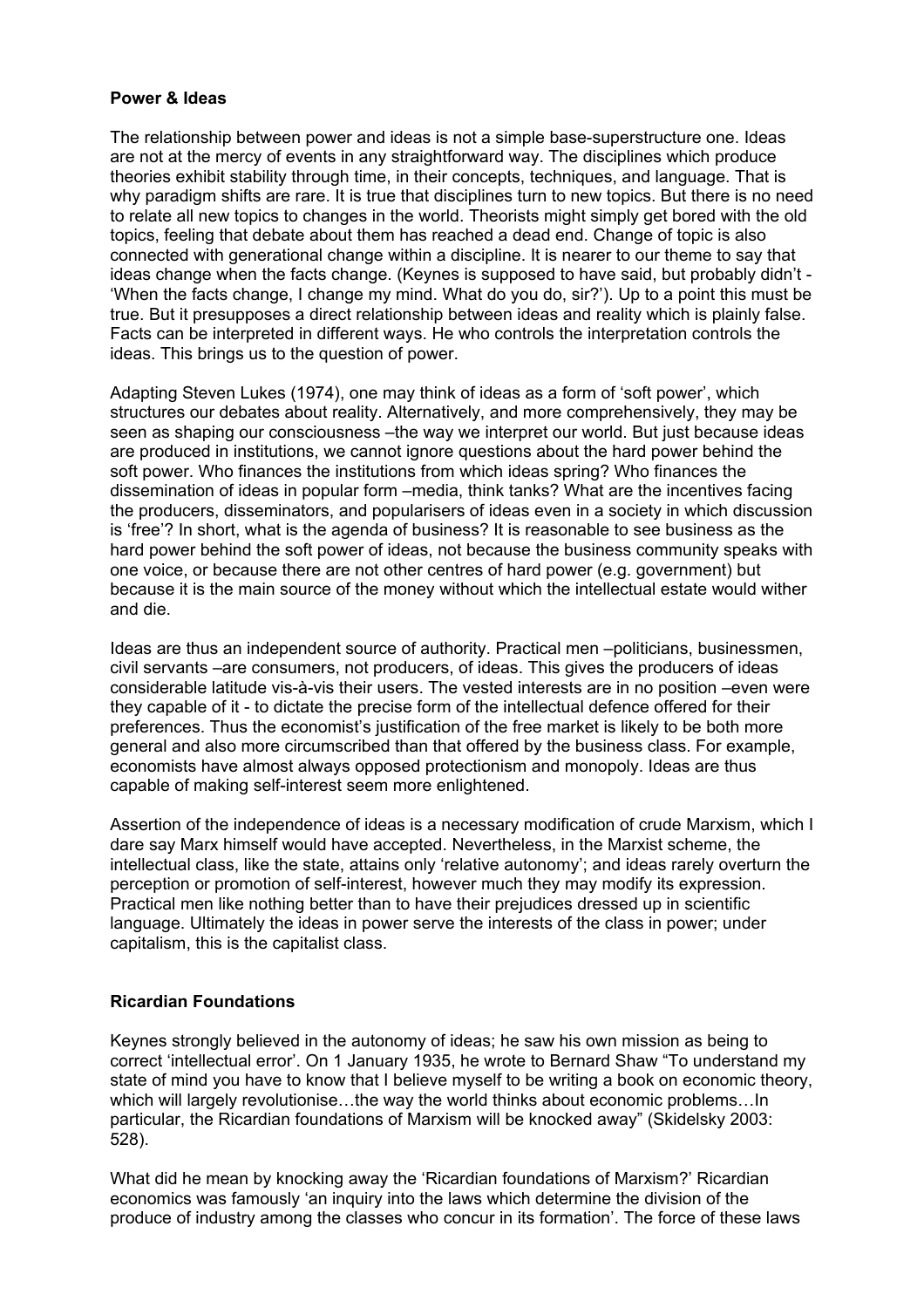was considered to be on a par with the laws of nature, immune to modification - except temporarily - by public action: hence the case for laissez-faire. Ricardo's 'iron law of wages' – which held that wages could never rise above subsistence – was based on Mathus's law of population. Marx substituted surplus value for surplus population. Malthusian population cycles became Marxist employment cycles: capitalist profits could be maintained only by constantly creating and re-creating a 'reserve army of the unemployed'. For Marx, 'bourgeois economics' simply provided a protective belt for exploitation, by proving that wages were bound to be forced down to subsistence. For Marxist –and perhaps for most socialists of Keynes's age, it was the encroachment of wages on profits which explained the mass unemployment of the interwar years. Keynes's overthrow of the 'Ricardian foundations' consisted in the claim that production and employment could be limited by lack of effective demand; and that in most circumstances, and particularly when unemployment was heavy, could be boosted by government action to increase effective demand.

In making this claim, Keynes did not so much controvert the logic of classical reasoning, as to limit its domain of applicability. It applied only to the 'special case' of full employment. The 'general case' was one in which full employment was only one of a number of possible positions of equilibrium, and not the most likely. In the 'special case', the unfettered market economy was normally at full employment; in the 'general' case, there is no such presumption, full employment being attained only in moments of excitement, and by a chance conjuncture of favourable conditions.

Profit drives Keynes's capitalist engine just as much as it does Marx's. But whereas for Marx, and the Ricardians, profits are determined by the business class's share of a fixed cake, for Keynes they depend on business expectations of the future size of the cake. For Keynes the class struggle over division of the cake affects profit expectations only at full employment; for Marx the class struggle determined the profit share at all times. For Marx, a 'reserve army of the unemployed' has to be created whenever wages encroached on profits; for Keynes heavy unemployment dampens profit expectations by reducing the expected demand for goods.

Marx believed that the Ricardian class struggle for shares of the national product would be settled decisively in favour of labour: capitalism would be abolished, and with it the profits of capitalists and rents of landlords. But Marx failed to see the unavoidable consequences of the economic and technological revolution which was going on before his eyes. These consequences, as summarized by Lowe (1965:192), were "the shift of political power to the middle classes and the rise of strong labour unions…capable of making their growing aspirations felt under a system of widening franchise…This not only democratized the spirit of modern government but created the new administrative key position for a progressive control of economic by political forces". In other words, Marx missed the growth of a social balance between the 'countervailing powers' of business, labour, and government, which put the revolution off the agenda. At the same time, the business class lost its ability to enforce the real wage reductions necessary to its continued profitability, except in the extreme cases of Germany and Italy. As a result mass unemployment became endemic in the developed world. This was the setting in which Keynes's analysis of the economic problem in terms of 'under-employment equilibrium' could gain traction. It promised to break the social stasis by invoking the economic power of the state.

#### **Non-Marxist Explanation**

.

In presenting the unemployment problem as one of insufficient demand, rather than struggle over supply, Keynes was giving a non-Marxist explanation of mass unemployment. To say that a market economy had no internal tendency to full employment was to make the case for government action to secure full employment. Although his theory undercut the case for socialism, it opened up the road for government 'management' of the macro-economy to ensure a quasi-optimal equilibrium. There would be no government interference with managerial prerogatives or decision-making; the government's task was to guarantee full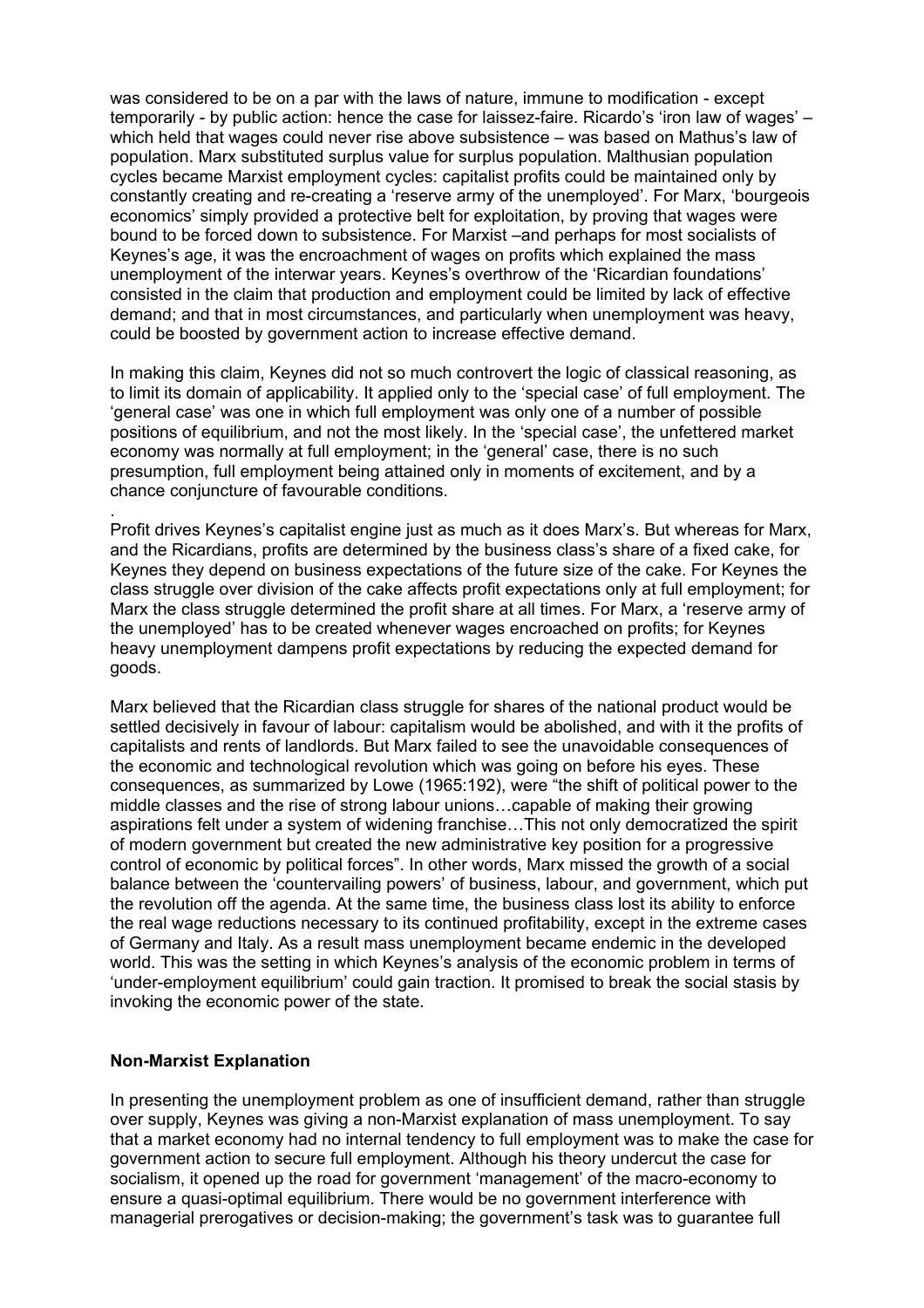employment. The attainment of full employment of potential resources would be good for both profits and wages.

Such a theory, I suggest, could only have become the basis of policy under conditions of social balance. Keynes's economics was the economics of the middle way; the best deal that liberal capitalism could expect in a world veering towards the political extremes. Keynes thought of his economics as the economics of the general interest, for it encompassed, while transcending, the sectional interests of both capital and labour. I believe this to be true: it was the least ideological, the least politicised, of all economic doctrines. His political genius was to see that when the problem was one of unused capacity, redistribution was a minor question, which could be postponed till later. But by the same token, his economics threw little light on what would happen to class shares of wages and profits when his own policies achieved full employment in conditions of strong union organisation. In such a situation, would the government need to recreate Marx's 'reserve army of the unemployed' to restrain wage demands? Or would it be forced to inflate to keep profits racing ahead of wages? The latter is what Jacob Viner assumed would happen when society got accustomed to full employment. Keynes himself admitted that he had "no solution…to the wages problem in a full employment economy" (Keynes (1945:385). Marxists, too, believed that attempts to overcome the class struggle by inflation would bring only temporary relief.

To emphasise the political work which Keynes's economics did should not lead one to underestimate its theoretical originality. It was not intended to explain just the Great Depression. It was intended to explain why a decentralised market economy was unable to exploit the full potentialities of production except in 'moments of excitement'. His original contribution was to demonstrate that it lacked any internal mechanism for the maintenance of full employment. Behind this lay a profound insight: that the classical theory of the selfregulating market was true only when market participants had reliable knowledge of future events. Classical models were inapplicable to situations of uncertainty. But Keynes claimed that uncertainty was the typical situation facing the investor. "The whole object of the accumulation of wealth", Keynes wrote, " is to produce results, or potential results, at a comparatively distant, and sometimes at an indefinitely distant, date. Thus the fact that our knowledge of the future is fluctuating, vague and uncertain, renders wealth a peculiarly unsuitable subject for the methods of the classical economic theory". Over a large swathe of our forward-pointing decisions, we have "no scientific basis on which to form any calculable probability whatever" (Keynes 1937:113). Models which assumed that we had calculable probabilities abstracted from the problem of breakdown caused by not knowing what tomorrow would bring.

## **Risk &Uncertainty**

To translate into today's language: central to Keynes's epistemology is the distinction between risk and uncertainty. Risk is when probabilities can be measured; uncertainty exists when no such measure is possible. The existence of irreduceable uncertainty is Keynes's explanation for the mediocre secular performance and periodic breakdowns of a decentralised economy. By contrast, all the mathematical models underlying our recentlycrashed financial system assumed that it was possible to measure risk and therefore insure or hedge against loss. Individuals could miscalculate the odds, but, given the assumption of rationality, their mistakes would be randomised. Keynes's theory explains why such models were bound to promise much more than they could deliver.

What was it that rendered large parts of the future impervious to probabilistic calculation? Keynes gave the example of an apple endowed with 'human' characteristics. Newtonian physics tells us that it will always fall to the ground, at a speed dictated by the force exerted on it divided by its mass. But no such prediction can be made about the 'human' apple. "It is as though the fall of the apple to the ground depended on the apple's motives, on whether it is worth while falling to the ground, and whether the ground wanted the apple to fall, and on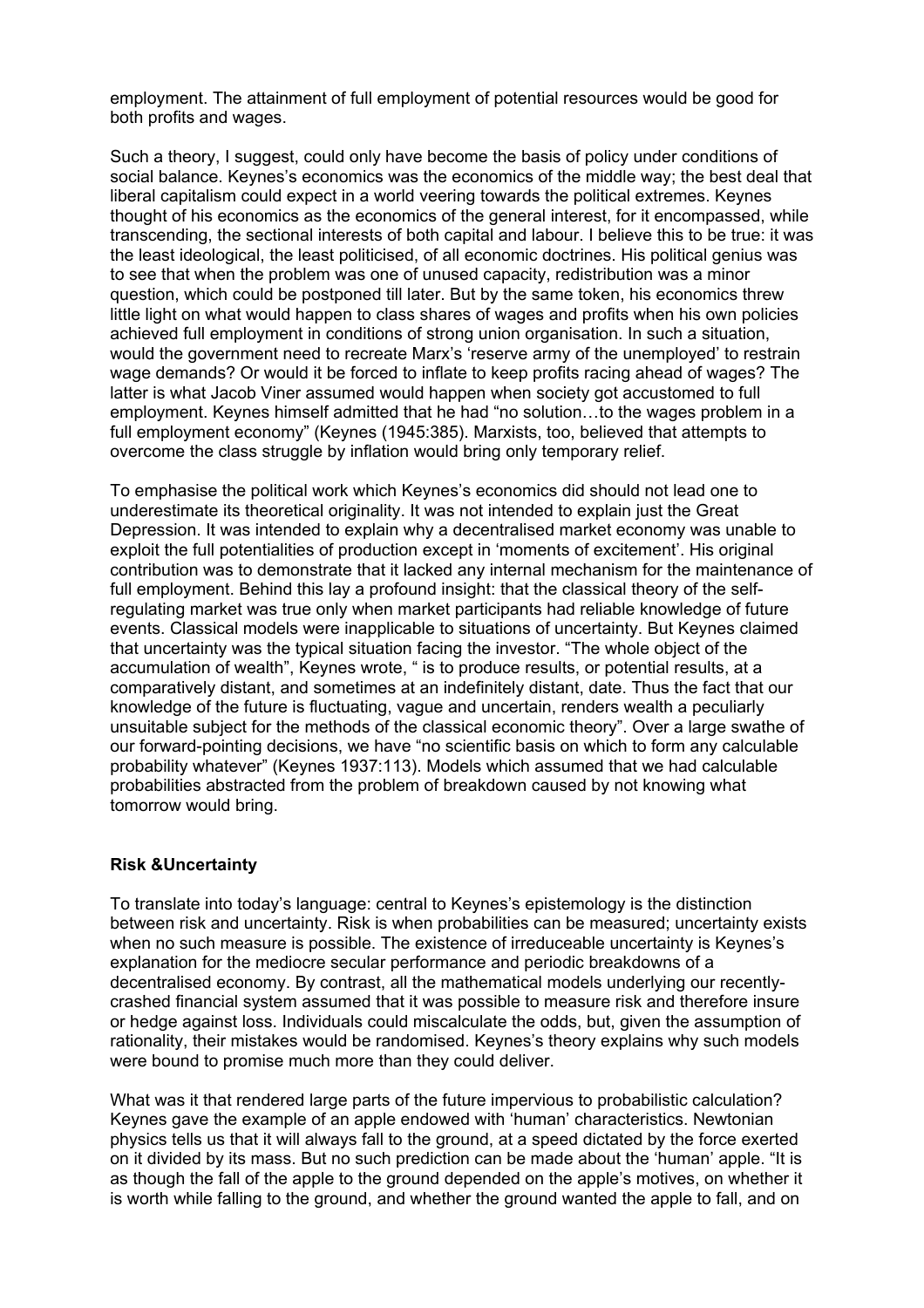mistaken calculations on the part of the apple on how far it was from the centre of the earth (Keynes 1938:303)

Some part of the uncertainty attached to the speed of the apple's fall can be put down to mistakes on the apple's part. However, the main 'human' characteristic with which Keynes equips his apple is 'motives' and 'intentions'. It is these which break the link between economics and physics, and which make economics a 'moral' and not a 'natural' science. Keynes's point is that economics "deals with introspection and values….with motives, expectations, psychological uncertainties". The future can't be predicted, because the future is changeable. It is changeable, in large part, because it is what we choose to make it. As Paul Davidson (2007:33) puts it, the economic world is 'non-ergodic'. This view implies a large restriction on the applicability of econometrics. Basically Keynes believed it could be applied only to those fields in which risk is measurable. This excluded most of the risks incurred in investment markets.

The main technique we adopt to cope with a 'non-ergodic' universe is to transform uncertainty into calculable risk by giving it numbers. This is what mathematical forecasting models do, using some version of Bayes theorem to transform prior into posterior probabilities. This gives us the assurance we need to invest. But it is a fake assurance. While repeated betting on horses allows you to update your 'priors' to match the 'true' merits of the horses, no amount of data on past economic events brings you any closer to their true probabilities in the future because the future is bound to be different from the past. What we do is to use mathematics to invent a world of calculable probabilities which we take to be an accurate reflection of the real world.

Thinking about the future as risky rather than uncertain is not foolish. In fact it is the only rational basis of individual action. It is also compatible, as Keynes notes, with a considerable measure of stability. Mathematical forecasts can shape the future they claim to predict, by shaping our expectations. They may produce what economists call 'bootstrap' paths or equilibria, paths which are what they are not because the world is what it is, but because beliefs about the world are what they are. They tell a story about the future which gives confidence, as long as long as nothing happens to shake confidence in the story. But prices thus formed are liable to 'sudden and violent change', precisely because there is no firm basis of conviction to hold them steady (Keynes 1937:14:114-5).

Keynes puts uncertainty to work to explain three leading features of economic life: the frequent breakdowns in the investment machine, the persistence of poverty in large parts of the world, and the possibility of 'under-employment equilibrium'. Let me just say a few words about the last two.

## **Poverty & Market Economy**

Both the persistence of poverty and the failure of a market economy to regain full employment quickly after a shock were connected in Keynes's mind with the role of money as a store of value. He thought that throughout history the desire to hoard savings had been stronger than the desire to invest them, because at all times vague panic fears lay below the surface, denting our optimism in the future, and creating a permanent bias towards preserving existing value rather than creating new value. Keynes believed that investment came in bursts of optimism which he called 'animal spirits'. We can trace these investment upsurges in history –from the railway boom of the 19th century to the dot. com boom which ended in 2000. But normally people preferred to hoard rather than invest their money, that is to say, there was a permanently high level of liquidity preference which exerted a permanent upward pressure on interest rates. Hence, Keynes's support for the medieval usury laws which he saw as an attempt to prevent people making money by hoarding money.

Keynes's theory of economic history was influenced, perhaps over influenced, by Jevons's famous description of India as the 'sink of the precious metals'. "The history of India at all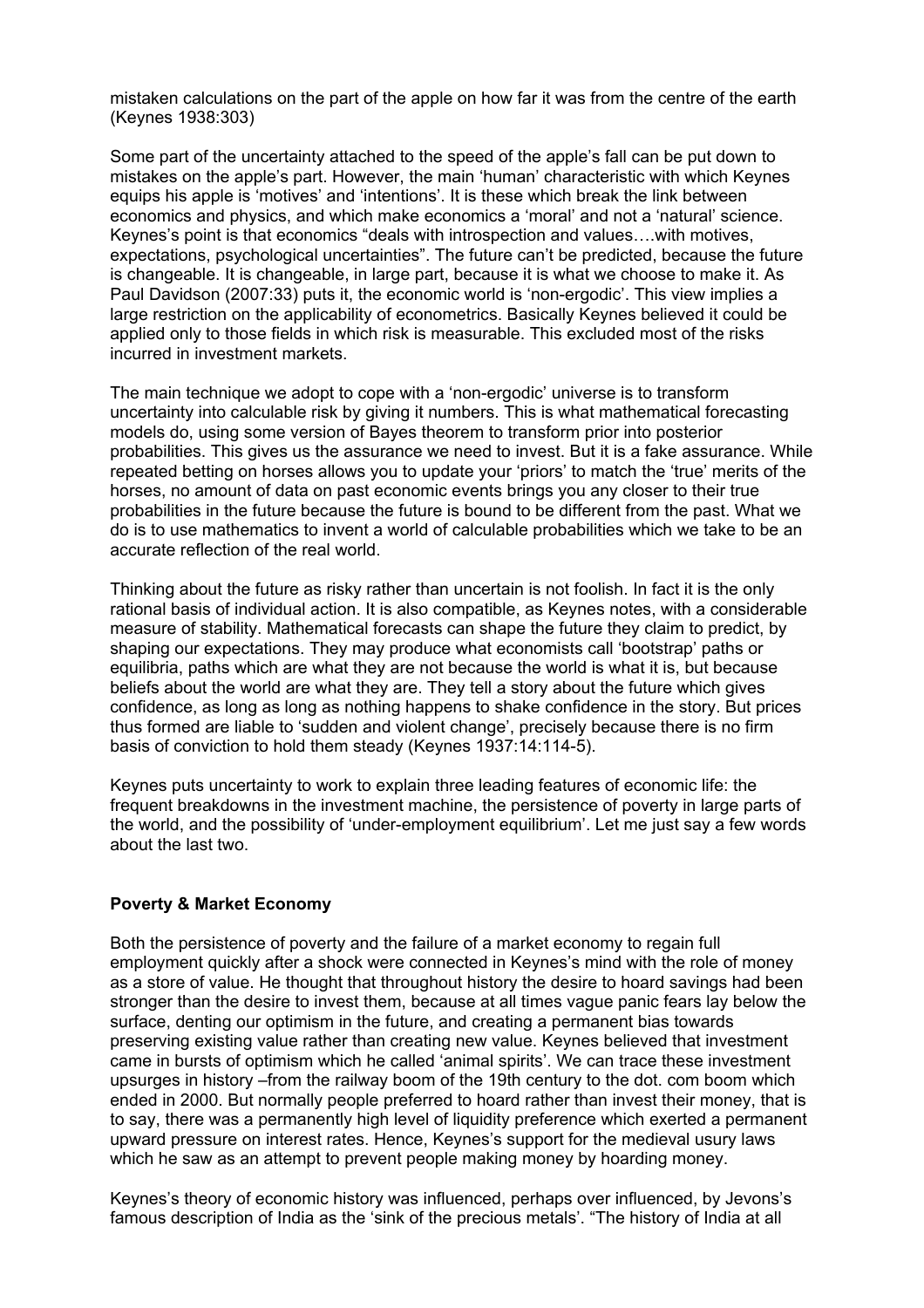times", he wrote in the General Theory "has provided an example of a country impoverished by a preference for liquidity amounting to so strong a passion that even an enormous and chronic influx of the precious metals has been insufficient to bring down the rate of interest to a level which was compatible with the growth of real wealth" (Keynes 1936:385). Keynes believed that from ancient times onwards, the Orient's propensity to hoard influxes of precious metals had set the Occident a permanent deflationary problem. Shortage of gold in the west had been relieved from time to time by discoveries of gold and silver in the New World, and by Western seizure of Oriental temple and palace hoards. He would thus have seen the global imbalances of today as the reappearance of an ancient pattern.

Uncertainty also lies at the heart of Keynes's theory of persisting unemployment, though this was less developed. As Axel Leijonhufvud (1969) has pointed out the main innovation of the General Theory was to create a model in which the system reacts to a disturbance by quantity not wage level or price level adjustments. Following a shock, output and prices both adjust. But prices adjust slower than output because people don't know what the disequilibrium price is. So they trade at disequilibrium prices. There is no auctioneer to establish a 'vector of market clearing prices' before trade starts. Further, only in the very long term need long-run interest rates conform to underlying physical transformation possibilities and inter-temporal household preferences. In the short run, speculation, in security markets will make them diverge from levels that obtain under full information about transformation possibilities and 'tastes'. Hoarding and dis-hoarding are a concomitant of this speculative activity. Uncertainty may thus cause the real wage and long term rate of interest to remain for years above the rates needed for full employment. In short, uncertainty not only brings about periodic collapses; it removes the economy's postulated 'self-adjustment' mechanisms. The listing ship does not automatically right itself.

#### Public Investment &Full Employment

Keynes's answer –the only logical one following from his analysis – is for the state to ensure enough investment and/or consumption in the economy to maintain continuous full employment. A steady stream of public investment would, in particular, reduce the domain of uncertainty to modest dimensions. Such investment would not necessarily be profitmaximising. But provided it yielded positive returns, there would be a gain. If markets had perfect information, public investment would be inefficient. But with uncertainty, there is a gain as against having no state investment at all, because of the losses due to uncertainty.

Note here that it was essential to Keynes's purpose to establish the possibility of underemployment equilibrium, in both the long and the short run, to justify a role for government to improve the equilibrium. A theory of cycles, even of deep cycles, would not have done the job, since it was always open to business-cycle theorists to argue that cycles were part of the normal mechanism of economic progress and that therefore government action to dampen or prevent cycles was a sin against progress itself. Schumpeter's theory 'of creative destruction' did amount to exactly this. An economy stuck for decades, even centuries, in an underemployment equilibrium was much more plausibly an object of special government attention than one whose dynamic exuberance occasionally brought about a collapse.

Keynes claimed his theory was more 'general' than classical economics because it encompassed a variety of economic situations exhibiting different states of knowledge. The question is: how central is the Keynes case? If the capitalist growth engine is subject to genuine ontological indeterminacy then its mediocre performance and frequent breakdowns are explained. If, on the other hand, uncertainty can be plausibly modelled as an information problem, to be overcome by learning and by more efficient data processing, then Keynes's case is marginalised, and the classical theory is reinstated as the central case. The comeback of classical economics consisted in marginalising the Keynes case, and reinserting its own theory of the self-regulating market based on 'perfect information' as the 'general case'.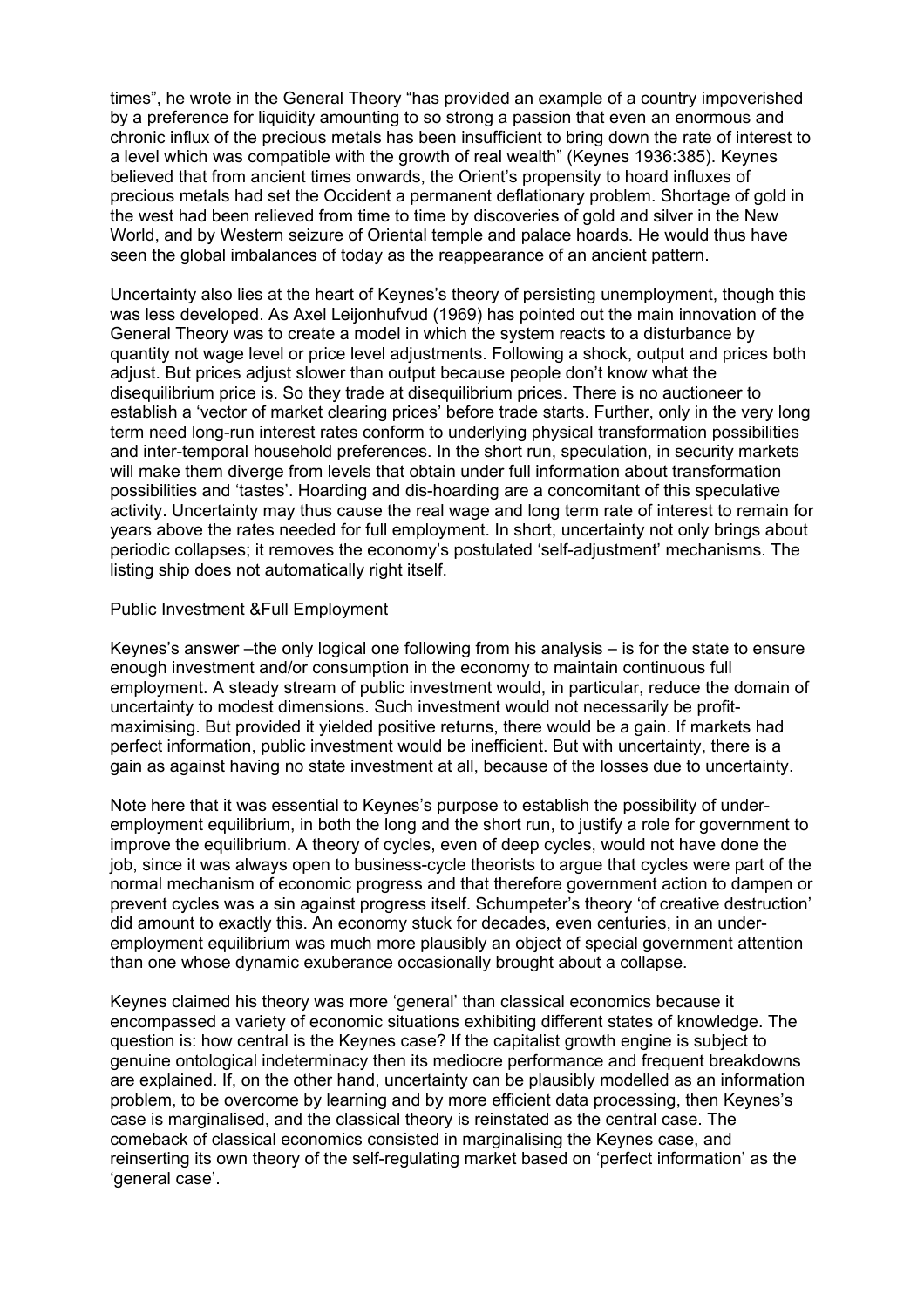Keynesianism dominated the political economy of developed economies from the 1950s through to the mid 1970s. As Thomas Palley (2009:3-4) argues, 'economic policy was designed to achieve full employment, and the economy was characterized by a system in which wages grew with productivity. This configuration created a virtuous circle of growth. Rising wages meant robust aggregate demand, which contributed to full employment. Full employment in turn provided an incentive to invest, which raised productivity, therefore supporting higher wages'.

# **The New Economic Paradigm**

After 1980, a new economic paradigm established itself based on 'asset price inflation (equities and housing); widening income inequality; detachment of worker wages from productivity growth; rising household and corporate leverage ratios measured respectively in debt/income and debt/equity ratios; a strong dollar; trade deficits; disinflation or low inflation; and manufacturing job losses'. Workers were pressured on four sides: by globalization, reduction in the size of government, increase of labour market flexibility and retreat from full employment (Palley 2009:4-5). With the membership and influence of trade unions sharply reduced and government weakened, business became the sole prevailing power. This brings one close to the conditions of the Industrial Revolution, analysed by Marx.

What accounts for this radical shift in ideas and policies? Part of the explanation is almost too easy. We are never content with what we've got. With the achievement of full employment and vigorous growth under the Keynesian aegis it became easy to forget what life had been like before Keynes. It became natural to assume that full employment was the normal state, and forget that it was achieved by conscious design. The ills of the market were forgotten: it was the ills of government which commanded attention. In economic theory terms this meant shifting attention from the problem of insufficient demand to the problem of inefficient supply – a return, that is, to the classical agenda of economics. More specifically, the key reasons for the shift (though not, exhaustive, and not in isolation from each other)are:

On the intellectual side, the rehabilitation of the market and the denigration of the state. One can tell the fall of Keynesianism as a purely intellectual story, a counter-revolution in economics, starting with Friedman and adaptive expectations and ending with the new classicals and rational expectations, real business theory, efficient market theory, etc. A major casualty on the way was Keynes's fundamental insight of uncertainty, and the associated role of money as a store of value. The upshot was a mathematical reinstatement of the classical theory of the self-regulating market. The rehabilitation of market didn't entirely depend on new classical models. There has been a notable revival of Schumpeterian models –capitalism depended on creative destruction, heroic entrepreneurs. In this Promethean perspective, too much stability destroys capitalism's dynamic, so we must, in Meghnad Desai's graphic phrase 'ride the surf and learn to enjoy it'. Coupled with this was the justification of super-profits as reward for super-enterprise. Right-wing think tanks and journalists simplified and popularised the academic celebration of markets and revulsion against big government.

Keynesianism's failure to solve the Ricardo/Marx problem. Keynesian policy had created the full employment economy which the classical economists had assumed was 'natural'. And in such an economy, as both Ricardo and Marx had pointed out, there was a unique rate of profit compatible with equilibrium. The Ricardians had explained inter-war unemployment by the encroachment of wages on profits. In the 1970s, Keynesian governments used inflation to suppress a rise in the 'natural rate' of unemployment, and then resorted to incomes policy to suppress inflation. From this perspective, inflation was a 'vent for social conflict': behind the increase in the quantity of money was the conflict between classes for income shares; behind incomes policy the aim of restoring the profit share. There is some evidence of a "fundamental decline in profitability which occurred in several countries in the 1970s, itself a reflection of growing labour strength a time of heightened international competition" (Gough 1975:87). The failure of the Keynesian managers to prevent the encroachment of wages on capital in the full employment, unionised economy they had created, destroyed the political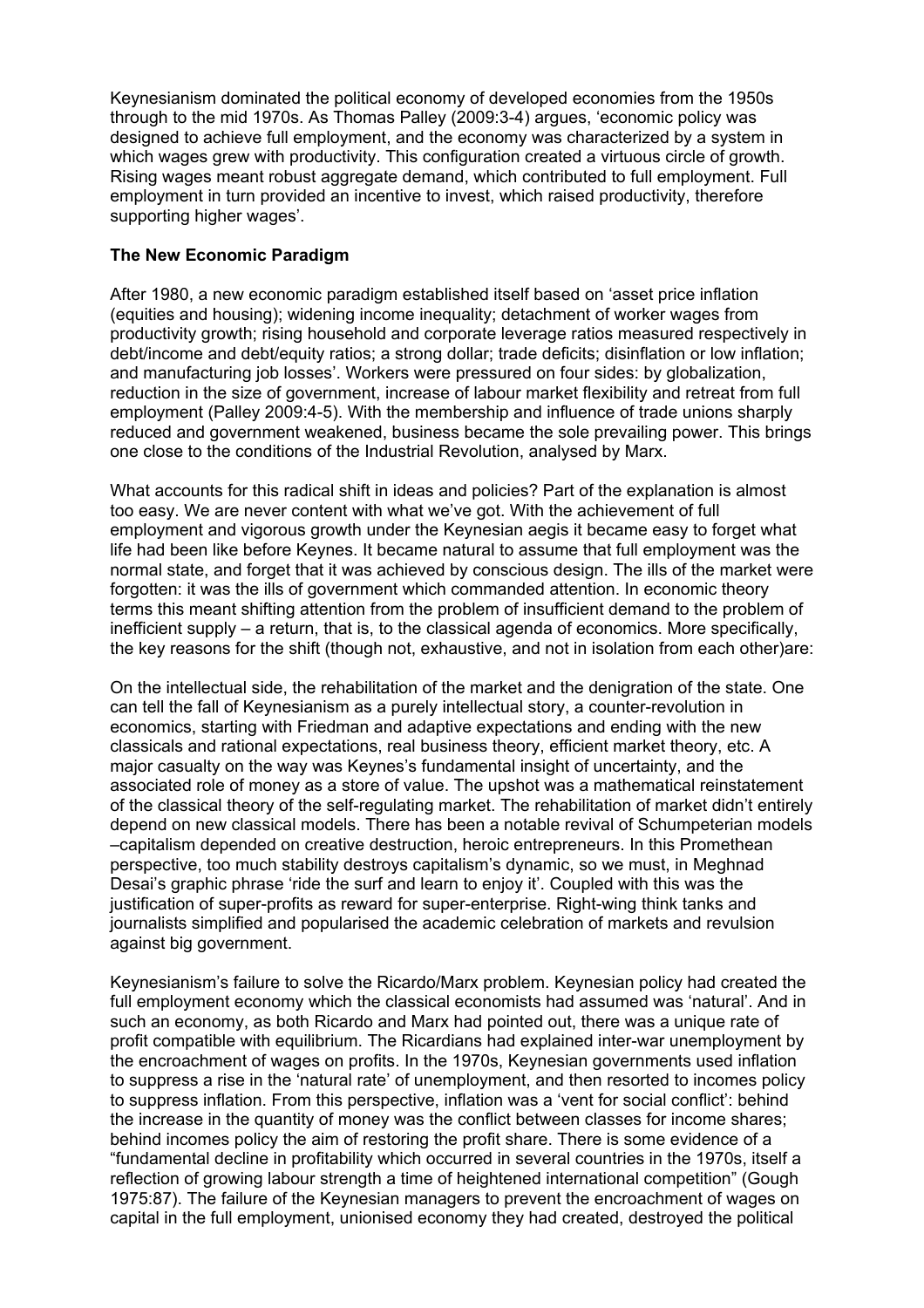utility of Keynesian economics and paved the way for the counter-revolution in policy. The theoretical language of monetarism provided anti-Keynesians with the intellectual cover to pursue a policy of destroying union control over the wage bargain by creating mass unemployment.

The political shift against trade unionism. The lack of a good theory relating employment to prices, the big weakness in the Keynesian political economy, meant that governments in 1960s-70s relied on incomes policy to achieve their overfull employment targets. This not only led to stagflation as described by Friedman, but by increasing the monopoly power of organized labour, turned people against trade unions, even their own members. Trade unions, in Great Britain at least, threatened to become the prevailing power. Labour Government programmes in early 1970s envisaged an economy run by the government and the trade unions, with only a minor role for private business. Thatcherism was the political reaction to this.

The change in the structure of the economy. How much of this was due to autonomous technological innovation, and how much due to policies to restore profits? I know of no good theory which endogenises technological change. But two structural changes seem to be key: o Consolidation of big business and banking, and shift to a service economy. In the much enlarged financial sector, the degree of concentration has increased-e.g 5 banks control 80% of UK lending. We were told we were creating competitive markets, whereas in fact we created a global network of interlinked oligopolies.

o Globalization. Globalization may be interpreted as the effort of business to escape national regulation. It was based on the export of manufacturing jobs where unions were strong, and rebuilding the economy on the basis of the service industry where they were weak. Globalization was the business response to the declining rate of profit which Marx predicted. It was seen as the master key to overall improvement in the position of the business class. It increased corporate profits, reduced prices of consumer goods, and made possible a huge influx of outside money into the western banking system. But, most important, it was used as a bludgeon to frighten workers and to emasculate their economic and political power.

One consequence of the new paradigm is that the welfare state as the basis of the social contract was replaced by access to credit. "Maintaining growth of spending on consumption requires continued excessive borrowing and continued reduction in savings rates. Continued excessive borrowing requires ever increasing asset prices and debt/income ratios; hence the systematic need for bubbles (which eventually burst). Meanwhile, when the savings rate hits zero, little further reduction is possible. Consequently, both drivers of demand eventually exhaust themselves". And "the policy triumph of corporate globalization accelerated the process and transformed it into a financial crash" (Palley 2009:14, 16). In my book, Keynes-The Return of the Master, I took seriously Keynes's well-known remark about practical men being the slaves of some defunct economist. Chicago doctrines in the name of which markets were largely de-regulated were an updated, super-mathematicised version of the ideas Keynes had challenged seventy years earlier. Politicians, regulators, bankers, asset managers, financial journalists became slaves not to defunct economists but to a cluster of Nobel prize winning economists who held chairs in the vicinity of Chicago University. Today I would attach more importance than I did when writing the book to the fact that the separation between the academic producers of ideas and the world of money-making has narrowed enormously since Keynes's day, and mainly because of the dominance of finance in today's economies and the dependence of financial intermediation on mathematical forecasting models. Financial academics, particularly in the United States, are now in a position to profit directly from their theories. Many are involved in the financial sector, as hedge fund managers, consultants, analysts, or strategists. It should not strain credulity to assert that they promote ideas which favour their financial interests.